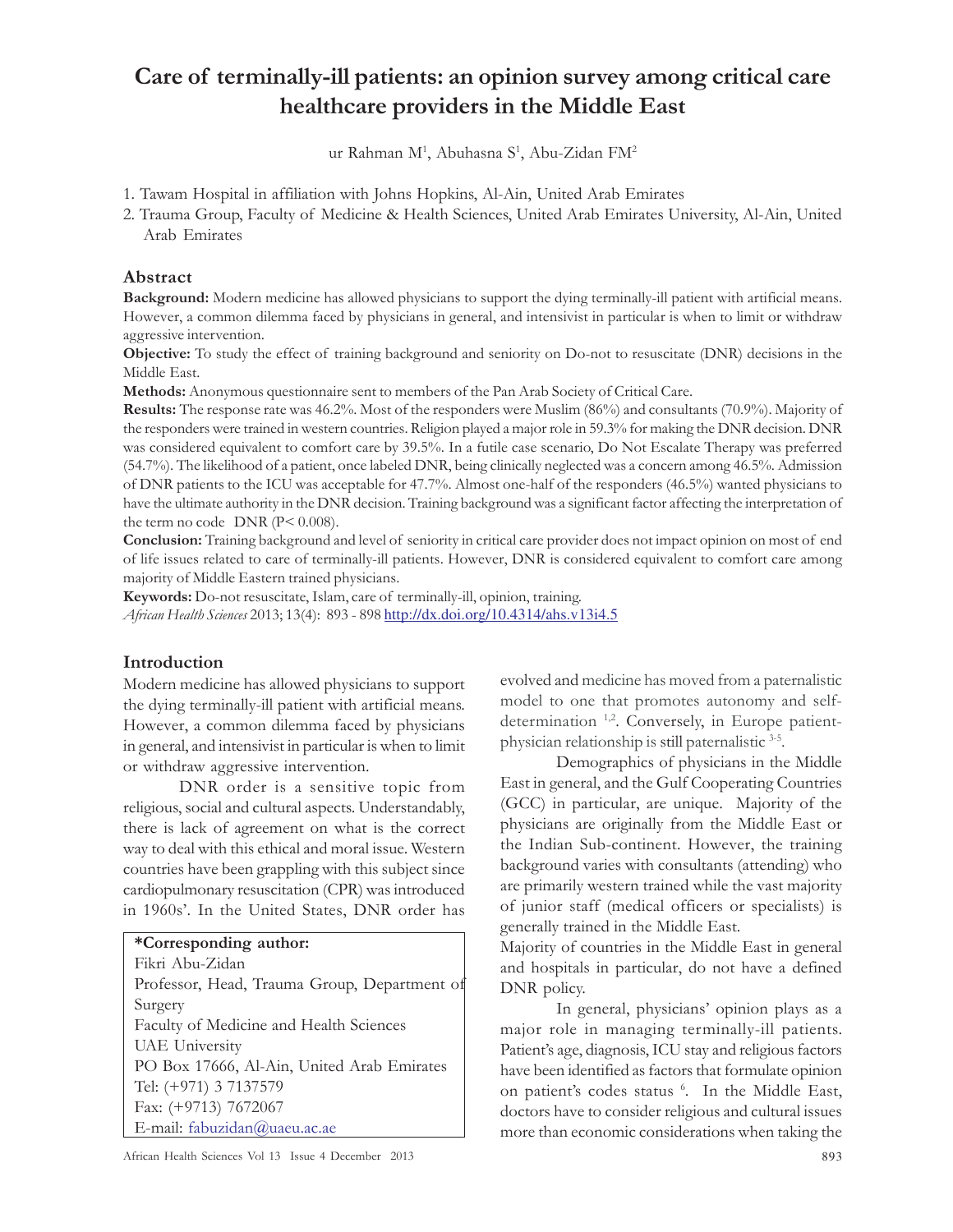DNR decision <sup>7</sup> . The strength of DNR order recommendations varies with medicine specialty and years of training and experience <sup>8</sup>. However, to our knowledge, the influence of western versus Middle Eastern training background among critical care providers on the DNR decision has not been looked at. We aimed to study the affect of training background and seniority on the perception of critical care healthcare providers on DNR decisions in the Middle East.

### Methods

A questionnaire was sent via an e mail to all members of The Pan Arab Critical Care Society (n=186) between October 2007 to Jan 2008. We based our questionnaire on a study done in Europe <sup>4</sup> . The questionnaire was modified according to our local needs.

Data were collected regarding socio-demographic characteristics including age, gender, religion (Muslim, non Muslim), country of training, current position (consultant, specialist, medical officer or resident), and specialty.

The questionnaire asked the opinion of health care providers on DNR/ no code and related ethical issues that arise during daily practice. The effect of training background and religion on the health care providers' opinion was studied.

### **Statistics**

Fisher's Exact test was used to compare categorical data of two independent groups.

P value of less than 0.05 was considered significant. Data were analyzed using PASW statistics 18, SPSS Inc, USA.

### Results

A total of 86 members filled the questionnaire, (Response rate 46%). 92% percent of the respondents were males while 95% percent were physicians. Majority were between the ages of 40- 50 years. Eighty six percent of the respondents had a Muslim religious back ground. Majority (34%) of responders were primarily trained in the Middle East followed by North America (29%) and Europe (17.4%) (table 1).

Table 1: Background training for responders of Pan Arab Critical Care Society (n = 86).

| Country of training | Number     | $\frac{0}{0}$ |
|---------------------|------------|---------------|
|                     | $(n = 86)$ |               |
| Middle Eastern      | 29         | 33.7          |
| Canada              | 15         | 17.4          |
| Europe              | 15         | 17.4          |
| <b>USA</b>          | 10         | 11.6          |
| India               |            | 8.1           |
| Pakistan            | 3          | 3.5           |
| Australia           | 3          | 3.5           |
| Others              |            | 4.7           |

Majority (70.9%) were consultants followed by staff physicians. Most of the responders (64%) were involved in making DNR decisions more often than once a month. For 59.3 % of the responders, religion played a major role in making the DNR decision. While, for 39.5 % DNR Patient was equivalent to comfort care. In terminal cases, do not escalate was favored by majority (54.7%), followed by withdrawal (20.9 %), while continuing maximum therapy including CPR was preferred by 12.8%. Likelihood of the DNR patient being clinically neglected was a major concern (46.5%). Almost half (46.5%) of the responders wanted physicians to have the ultimate authority to over ride the wishes of the family. Majority (62.2%) of the hospitals of responders did not have a formal DNR policy. Importance of comfort during dying was priority for 45.3%, and ability to pray while dying was main concern for 52.3 %. Admission of DNR patients to ICU was acceptable by 47.7%. Majority agreed on feeding DNR patients (94%). The best time to discuss end of life issues was prior to patient getting severely ill was favored in 60.5%.

 There was no significant effect of training background and seniority on management plan, neglect of patient, right to override opinion of family, the best defining conditions of patient's death or abuse of the code. Nevertheless, place of training had a significant effect on the interpretation of term "DNR/no code" (p < 0.008, Fisher's exact test). 31/46 western trained providers defined it as patients should be treated maximally short of CPR and intubation, while 20/39 of the non western trained defined it as patient should have no investigation and made comfortable.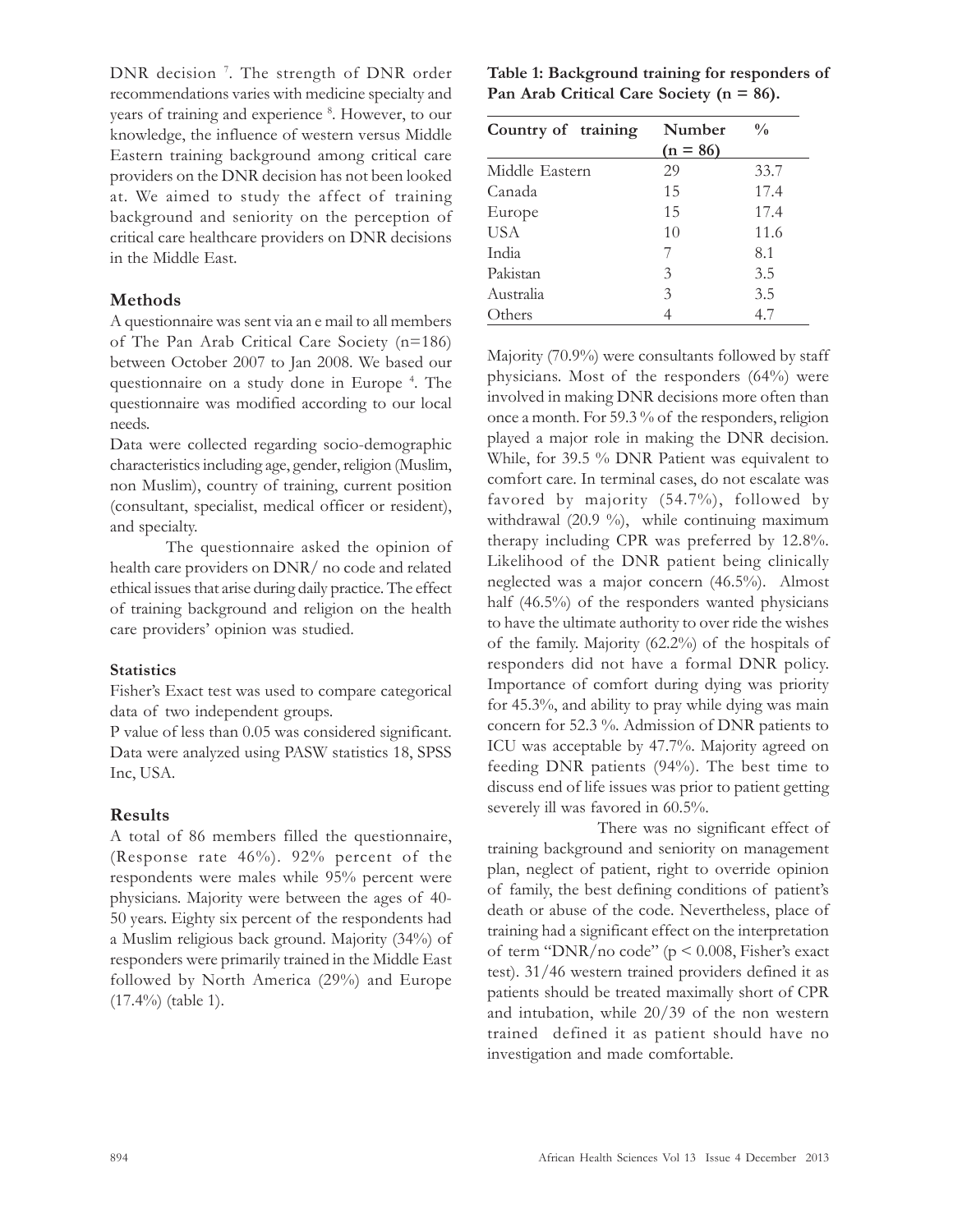## Table 2: Effect of background training on DNR opinion

 $\overline{a}$ 

| Attribute                                                                       | Western<br>trained<br>$(n=46)$ | Non<br>Western<br>trained<br>$(n=39)$ | p value |
|---------------------------------------------------------------------------------|--------------------------------|---------------------------------------|---------|
| What does no code mean to you?                                                  |                                |                                       |         |
| a) Patient should have no investigations and made comfortable                   | 14                             | 20                                    |         |
| Patient should be treated maximally short of CPR and intubation<br>$\mathbf{b}$ | 31                             | 14                                    | 0.008   |
| c) There is no such thing as no code. Every patient regardless of his/her       |                                |                                       |         |
| disease should be treated maximally                                             | 0                              | 2                                     |         |
| d) This is euthanasia (deliberately killing patient).                           | 1                              | $\overline{4}$                        |         |
| Does religion play a role in DNR decision $(Y/N)$                               | 24/22                          | 26/13                                 | 0.13    |
| Appropriate management of ICU futile patients is:                               |                                |                                       |         |
| a) Do not escalate therapy                                                      | 25                             | 22                                    |         |
| b) Withdraw meaning complete or partial removal of aggressive therapy           | 12                             | 6                                     | 0.46    |
| c) Euthanasia                                                                   | 0                              | $\Omega$                              |         |
| d) Continue maximal therapy including CPR.                                      | 5                              | 4                                     |         |
| e) Continue maximal therapy short of CPR.                                       | 4                              | 7                                     |         |
| Do you think once a patient is labeled no code, the patient is more             |                                |                                       |         |
| likely to be clinically neglected? $(Y/N)$                                      | 20/26                          | 20/19                                 | 0.3     |
| Should the doctor have the right to over ride the decision of family            |                                |                                       |         |
| and make patient no code against their wish Y/N?                                | 25/21                          | 15/24                                 | 0.1     |
| What do you think is most important while the patient is dying and              |                                |                                       |         |
| is no code?                                                                     |                                |                                       |         |
| a) Patient should be comfortable, sedated and pain free.                        | 24                             | 15                                    | 0.3     |
| b) Patient should be kept relatively comfortable but awake enough to            |                                |                                       |         |
| communicate with the ability to pray or listen to praying.                      | 22                             | 22                                    |         |
| c) Pain is a process of dying should not be controlled.                         | $\overline{0}$                 | $\mathbf{1}$                          |         |

### Table 3: Effect of seniority on DNR opinion

| Attribute                                                                         | Consultant<br>$(n=53)$ | Non<br>consultant<br>$(n=33)$ | p<br>value |
|-----------------------------------------------------------------------------------|------------------------|-------------------------------|------------|
| What does no code mean to you?                                                    |                        |                               |            |
| a) Patient should have no investigations and made comfortable                     | 17                     | 17                            |            |
| b) Patient should be treated maximally short of CPR and intubation                | 33                     | 13                            | 0.35       |
| c) There is no such thing as no code. Every patient regardless of his/her disease | 1                      | 1                             |            |
| should be treated maximally                                                       |                        |                               |            |
| d) This is euthanasia (deliberately killing patient).                             | 2                      | 2                             |            |
| Does religion play a role in DNR decision $(Y/N)$                                 | 34/19                  | 17/16                         | 0.09       |
| Appropriate management of ICU futile patients is:                                 |                        |                               |            |
| a) Do not escalate therapy                                                        | 30                     | 17                            |            |
| b) Withdraw meaning complete or partial removal of aggressive therapy             | 10                     | 8                             | 0.94       |
| c) Euthanasia                                                                     | $\Omega$               | $\theta$                      |            |
| d) Continue maximal therapy including CPR.                                        | 6                      | 4                             |            |
| e) Continue maximal therapy short of CPR.                                         | 7                      | 4                             |            |
| Do you think once a patient is labeled no code, the patient is more likely        |                        |                               |            |
| to be clinically neglected? $(Y/N)$                                               | 24/29                  | 16/17                         | 0.47       |
| Should the doctor have the right to over ride the decision of family and          |                        |                               |            |
| make patient no code against their wish Y/N?                                      | 27/26                  | 13/20                         | 0.2        |
| What do you think is most important while the patient is dying and is no          |                        |                               |            |
| code?                                                                             |                        |                               |            |
| Patient should be comfortable, sedated and pain free.<br>a)                       | 26                     | 13                            | 0.26       |
| Patient should be kept relatively comfortable but awake enough to<br>b)           |                        |                               |            |
| communicate with the ability to pray or listen to praying.                        | 27                     | 18                            |            |
| c) Pain is a process of dying should not be controlled.                           | $\theta$               | 1                             |            |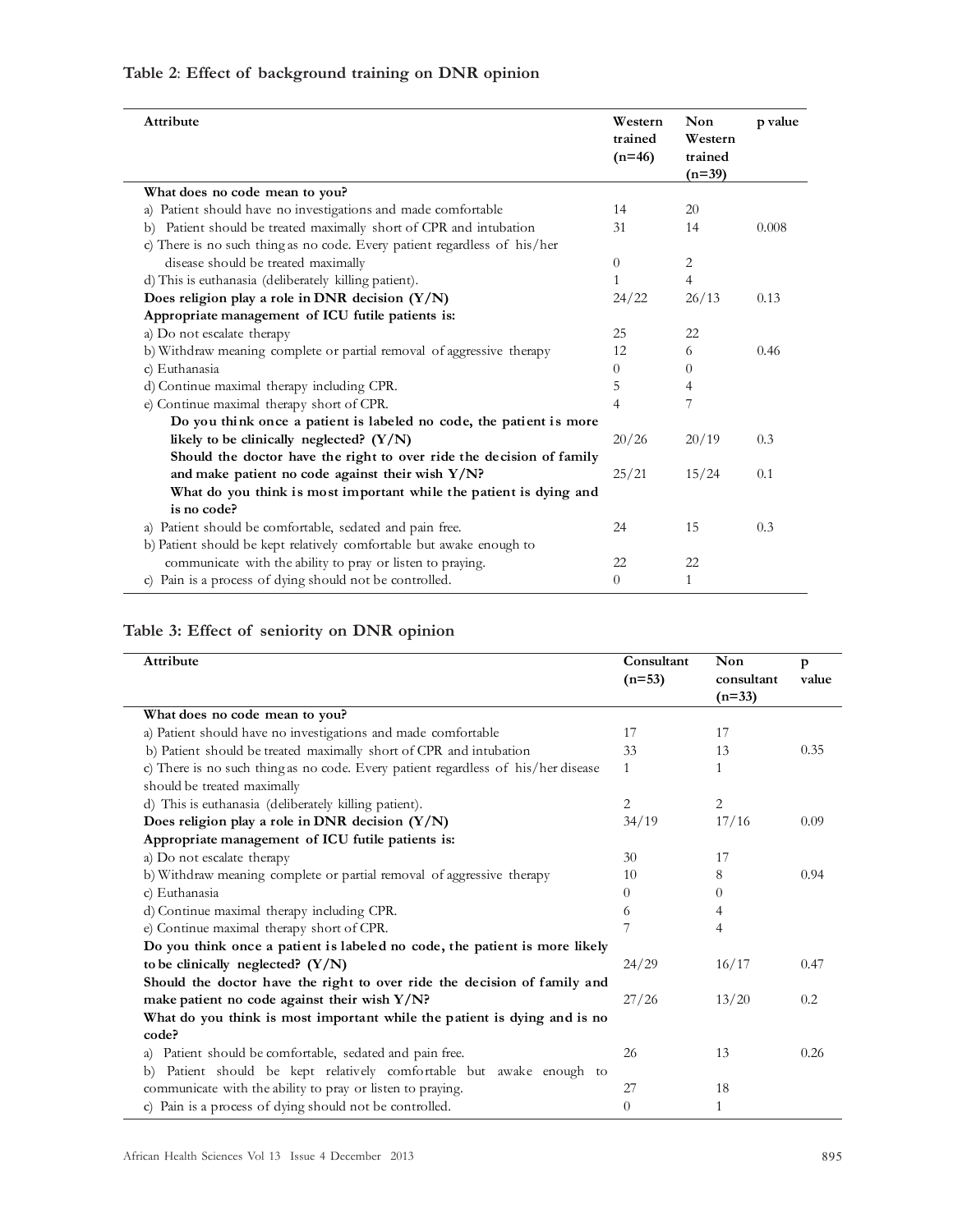### Discussion

To our knowledge this is the first study which looks at the impact of western versus Middle Eastern training background and level of seniority among critical care health care providers on end of life issues in terminally-ill patients.

The study demonstrates that end-of life actions are a common occurrence in The Middle East hospitals. However, most of the intensivists work in hospitals where there is no formal DNR policy. This leads to a variety of practices and approaches to handle end of life issue in terminallyill patients.

In our study religion played a significant role in DNR decision by majority of responders (table 2-3). Physicians' training background or level of seniority had no significant impact on the role of religion when deciding DNR issues. It is noted that majority of the responders were Muslims trained in different parts of the world. However, religion continued to play an important role in their daily practice. Like Christianity and Judaism, Islam acknowledges that the death is the inevitable phase of life of human beings. Medical management should not be given if it prolongs the final stage of a terminal illness as opposed to treating a superimposed, life-threatening condition<sup>9</sup>. However, Islam believes that all healing comes from God, so Man has an obligation to search medical care and right to receive appropriate medical treatment <sup>10</sup>. Interestingly, our findings are similar to the previous questionnaire done on predominantly Christian physicians in Europe 4,11 . We did not go into details of religious beliefs such as practicing versus non practicing. However, we believe majority of responders had a religious inclination as religious belief played a decisive role for majority when deciding on limiting therapy in critically-ill patients.

Physicians with Western versus Middle Eastern training background had significantly different opinion on the meaning of DNR/no code (table 2). Middle East trained physicians preferred limitation of therapy and comfort for DNR patient as compared to western trained physicians (P < 0.008). This may indirectly mean, for physician, comfort is the priority for the dying patient. It also reflects the paternalistic environment that may exist in the Middle Eastern culture. Though again it varies from center to center and country to country <sup>12,13</sup>. We cannot exclude different interpretations among health care providers in understanding the meaning no code, which unlike comfort care does not means

"total cessation of active medical management" including blood investigation or medical treatment. Perhaps, western trained physicians have more exposure to medico legal aspects and interpretation of these different medical terms to limit therapy. Conceivably, further awareness and education is needed among Middle Eastern trained physicians to clarify the difference between of DNR/no code and comfort care.

Withholding medical therapy in terminallyill patients is now been widely accepted in around the world on medical, legal, ethical, and moral grounds <sup>4</sup> . Critical care physicians and other health care providers have to base their recommendations on scientific data so as to limit treatment in case of medical futility <sup>14</sup> .

Most of the physicians in our study favored not to escalate but to continue the ongoing management without adding any additional therapy. However, only 13% accepted withdrawal. Background training or level of seniority did not have any significant impact on the decision to withhold or withdraw therapy (tables 2 and 3). There may be a feeling among physicians of hastening death when therapy is withdrawn, which may go against their religious belief. Euthanasia is totally unacceptable in Middle Eastern culture. The law in Middle Eastern countries does not support the concept of assisted suicide or mercy killing or euthanasia. Any physician who engages in such process would be subjected to legal proceeding on account of murder <sup>15</sup>. Withholding therapy is more acceptable among physicians as doctors in general withhold information about interventions judged too futile to offer. They thus keep greater decision-making control and face weaker obligations to obtain consent from patients or proxies. Withdrawal of care obligates the doctor to include patients (or proxies), even when continued life support is considered fruitless <sup>16</sup>.

There were a significant number of responders who were concerned about clinical neglect of patients once labeled DNR (table 2, 3). This again could be due to misinterpretation of the term DNR being equated to comfort care which leads to less intense medical and nursing care for patients labeled no code.

Intensivists practicing in the Middle East agree overwhelmingly on not to stop feeding in terminally-ill patients (table 2 and 3). Patient's well being is highly regarded in the Middle Eastern culture. Food is considered a basic need and right of the patient so the group was almost unanimous to feed and hydrate dying patients. Probably holding feed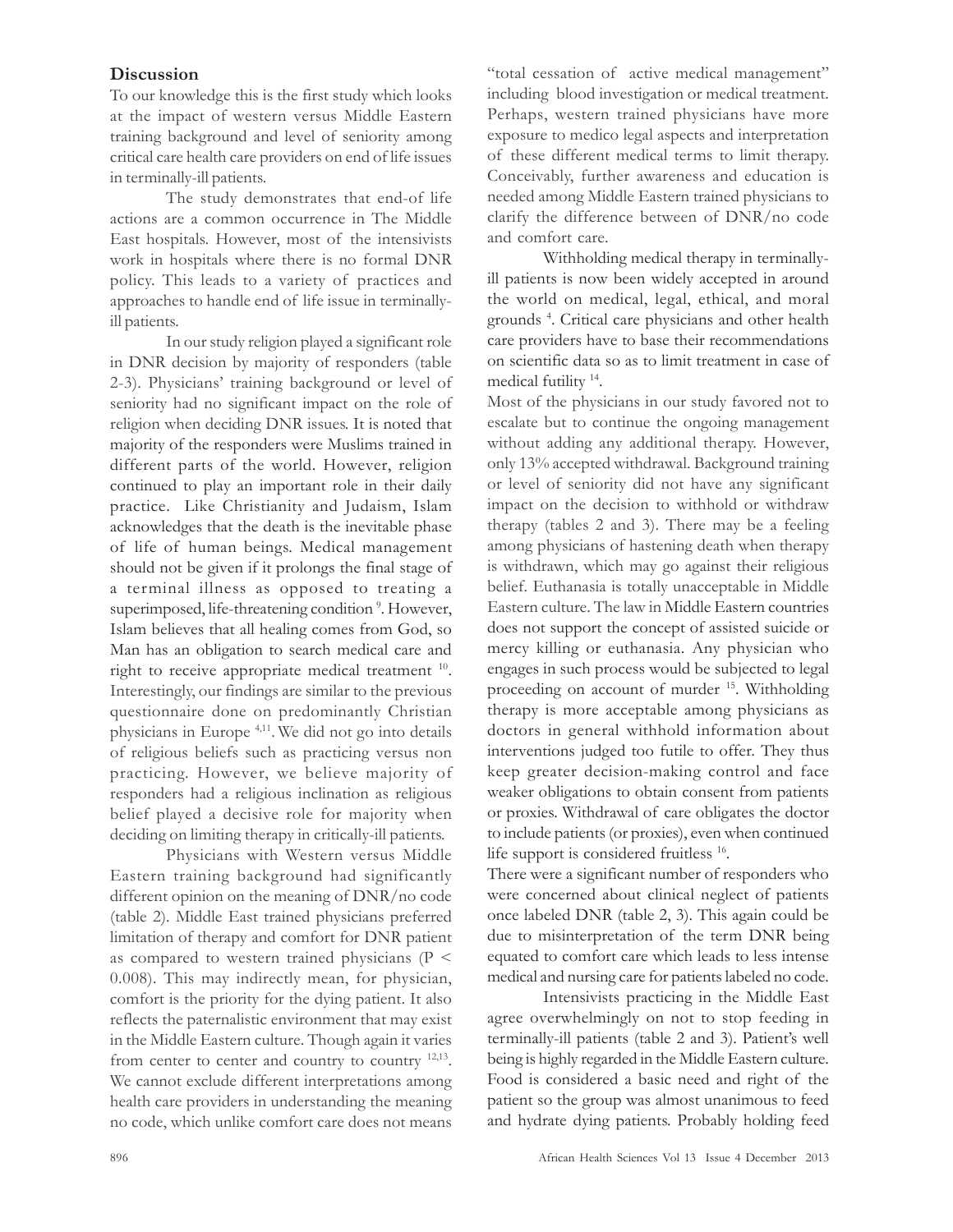without a good reason was considered deliberate withdrawal of basic need and hence hastening death which is not acceptable.

The patient – physician relationship varies in the United States and Europe. Paternalism remains prevalent in Europe <sup>4</sup> . Medical decisions are based primarily on the opinion of the physicians rather than on the wishes of the patient or their family members. On the contrary, the end of life issue in the United States have evolved and moved from paternalist to be patient-centered. In our survey, physicians were equally split on overriding the wishes of the family on no code decision (table 2 and 3). This suggests the present patient -physician relationship in the Middle East is a mix between paternalistic and patient automony. Again, training background and level of training had no significant impact on the DNR decision.

Admitting a dying patient with poor prognosis to ICU is highly controversial and has caused a lot of debate. In our survey background training or level of seniority had no impact on the opinion for admission to ICU of DNR patient. For some clinicians, DNR means do not admit to ICU. However, to our surprise 50 % of responder are willing to accept the DNR patient to ICU. This number is quite similar to other surveys done in Western world <sup>5,11</sup>. DNR does not mean do not treat. Patients who are labeled DNR due to non terminal disease such as early dementia, end stage heart disease or patients with unclear advanced directive are perfect examples of patients who deserve ICU admission for a reversible or treatable condition requiring intensive medical treatment.

Intensive care units in the Middle East are increasingly faced with the issue of admitting and managing terminally-ill patients <sup>17</sup>. There is no clear agreement on when and how to deal with end of life issues. There are no clear guidelines or obvious legal protection for the physicians. Most of the countries do not have clear law, and even in countries where there is DNR policy, it varies from institute to institute 15,18 . In our survey majority of the responder were working in hospitals with no formal DNR policy. However, some hospitals have taken a lead and have implemented a formal DNR policy resulting in clear DNR orders written in majority of dying patients 18 .

To our knowledge this is the first study to compare the opinion of intensivists with western versus Middle Eastern training background and seniority level on end of life care issues in critical terminally-ill patient. Our study had a small sample size. However, we believe that it reflects an appropriate segment of physicians that generally deals with the terminally-ill patient in the ICU. Further studies on end of life issues in Middle Eastern countries are needed so that this region can come to grapple with this controversial but vital topic.

### Conclusion

Intensive care providers from varying training backgrounds and seniority level, in the Middle East, agree on most of the issues on managing terminallyill patients. Limiting therapy is a new concept in the Middle East with no legal definition therefore there may be ambiguity in interpreting the term no code and comfort care among Middle East trained physicians. Majority want to be the primary decision makers while making patient DNR without compromising patient's and family autonomy. Euthanasia is not acceptable culturally and legally. The most acceptable mode of limiting therapy is no escalation while continuing present therapy.

### Competing interests

Authors declare no conflict of interest, i.e. personal, professional or business affiliation relevant to the paper.

This paper has been presented as a poster at the 28th International Symposium on Intensive Care and Emergency Medicine, 18–21 March 2008, Brussels, Belgium and published in abstract form in Critical Care 2008, 12(Suppl 2): P519doi:10.1186/ cc6740

### References

- 1. Teres D. Trends from the United States with end of life decisions in the intensive care unit. Intensive Care Med 1993; 19:316-322
- 2. Task Force on Ethics of The Society of Critical Care Medicine: Consensus Statement on the ethics of foregoing life-sustaining treatments in the critically ill. Crit Care Med 1990; 18:1435-1439
- 3. Richter J, Eisenmann M, Zgonnika E. Doctors' authoritarianism in end of life treatment decisions: a comparison between Russia, Sweden and Germany. J Med Ethics 2001; 27:186-191
- 4. Vincent JL: Forgoing life support in western European intensive care units: the results of an ethical questionnaire. Crit Care Med 1999; 27:1626- 1633